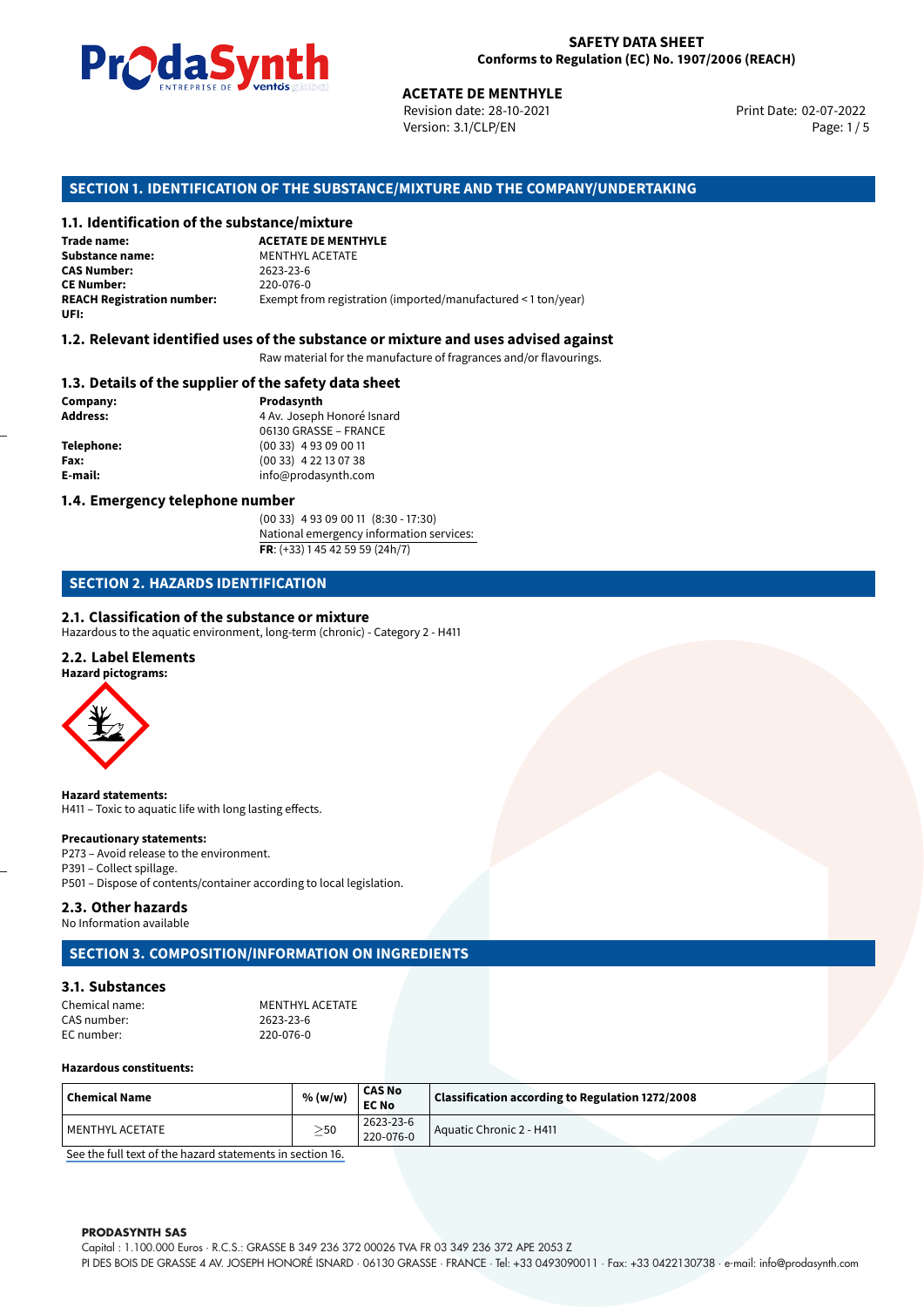

# **ACETATE DE MENTHYLE**<br>
Revision date: 28-10-2021<br> **Print Date: 02-07-2022**

Revision date: 28-10-2021 Version: 3.1/CLP/EN Page: 2 / 5

# **3.2. Mixtures**

Not applicable.

# **SECTION 4. FIRST-AID MEASURES**

# **4.1. Description of necessary first aid measures**

| In case of contact with eyes, rinse immediately with plenty of water for at least 15 minutes and seek medical advice. |
|-----------------------------------------------------------------------------------------------------------------------|
|                                                                                                                       |
|                                                                                                                       |
|                                                                                                                       |
|                                                                                                                       |
|                                                                                                                       |
|                                                                                                                       |

# **4.2. Most important symptoms and effects, both acute and delayed**

No information available.

# **4.3. Indication of any immediate medical attention and special treatment needed**

No information available.

# **SECTION 5. FIRE-FIGHTING MEASURES**

# **5.1. Extinguishing Media**

Water spray, carbon dioxide, dry chemical powder or appropriate foam. For safety reasons do not use full water jet.

#### **5.2. Special hazards arising from the substance or mixture**

Known or Anticipated Hazardous Products of Combustion: Emits toxic fumes under fire conditions.

### **5.3. Advice for firefighters**

High temperatures can lead to high pressures inside closed containers. Avoid inhalation of vapors that are created. Use appropriate respiratory protection. Do not allow spillage of fire to be poured into drains or watercourses. Wear self-contained breathing apparatus and protective clothing.

# **SECTION 6. ACCIDENTAL RELEASE MEASURES**

#### **6.1. Personal precautions, protective equipment and emergency procedures**

Evacuate surronding areas. Ensure adequate ventilation. Keep unnecessary and unprotected personnel from entering. Do not breathe vapor/spray. Avoid contact with skin and eyes. Information regarding personal protective measures: see section 8.

#### **6.2. Environmental precautions**

To avoid possible contamination of the environment, do not discharge into any drains, surface waters or groundwaters.

#### **6.3. Methods and materials for containment and cleaning up**

Cover with an inert, inorganic, non-combustible absorbent material (e.g. dry-lime, sand, soda ash). Place in covered containers using non-sparking tools and transport outdoors. Avoid open flames or sources of ignition (e.g. pilot lights on gas hot water heater). Ventilate area and wash spill site after material pickup is complete.

#### **6.4. Reference to other sections**

Information regarding exposure controls, personal protection and disposal considerations can be found in sections 8 and 13.

# **SECTION 7. HANDLING AND STORAGE**

# **7.1. Precautions for safe handling**

Do not store or handle this material near food or drinking water. Do not smoke. Avoid contact with the eyes, skin and clothing. Wear protective clothing and use glasses. Observe the rules of safety and hygiene at work. Keep in the original container or an alternative made from a compatible material.

# **7.2. Conditions for safe storage, including any incompatibilities**

Store in tightly closed and preferably full containers in a cool, dry and ventilated area, protected from light. Keep away from sources of ignition (e.g. hot surfaces, sparks, flame and static discharges). Keep away from incompatible materials (see section 10).

#### **PRODASYNTH SAS**

Capital : 1.100.000 Euros · R.C.S.: GRASSE B 349 236 372 00026 TVA FR 03 349 236 372 APE 2053 Z PI DES BOIS DE GRASSE 4 AV. JOSEPH HONORÉ ISNARD · 06130 GRASSE · FRANCE · Tel: +33 0493090011 · Fax: +33 0422130738 · e-mail: info@prodasynth.com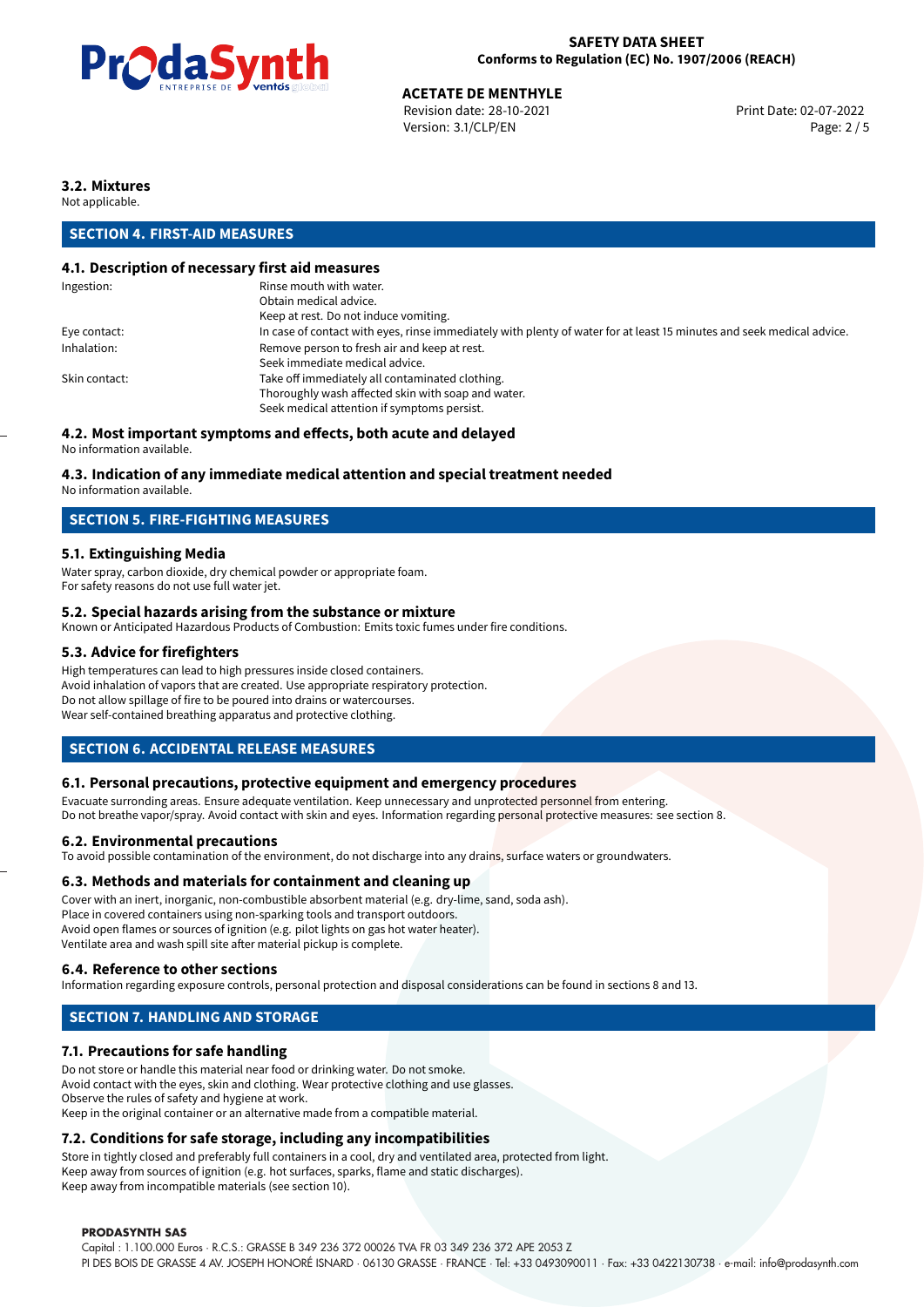

# **ACETATE DE MENTHYLE**<br>
Revision date: 28-10-2021<br> **Print Date: 02-07-2022**

Revision date: 28-10-2021 Version: 3.1/CLP/EN Page: 3 / 5

# **7.3. Specific end use(s)**

No information available.

# **SECTION 8. EXPOSURE CONTROLS AND PERSONAL PROTECTION**

#### **8.1. Control parameters**

Components with occupational exposure limits: None known.

#### **8.2. Exposure controls**

Appropriate engineering controls: Measures should be taken to prevent materials from being splashed into the body. Provide adequate ventilation, according to the conditions of use. Use a mechanical exhaust if required. Eye/Face protection: Chemical safety goggles are recommended. Wash contaminated goggles before reuse. Hand Protection: Chemical-resistant gloves are recommended. Wash contaminated gloves before reuse. Personal protective equipment for the body should be selected based on the task being performed and the risks involved. Respiratory Protection: In case of insufficient ventilation, use suitable respiratory equipment.<br>Environmental exposure controls: Emissions from ventilation or process equipment should be checked t Emissions from ventilation or process equipment should be checked to ensure they comply with environmental protection legislation. In some cases, filters or engineering modifications to the process equipment will be necessary to reduce emissions to acceptable levels.

# **SECTION 9. PHYSICAL AND CHEMICAL PROPERTIES**

# **9.1. Information on basic physical and chemical properties**

| Appearance:                            | Liquid                    |
|----------------------------------------|---------------------------|
| Colour:                                | Conforms to standard      |
| Odour:                                 | Conforms to standard      |
| Odour theshold:                        | Not determined            |
| pH:                                    | Not determined            |
| Melting point/freezing point:          | Not determined            |
| Boling point/boiling range (°C):       | $226 - 228$               |
| Flash point:                           | $92^{\circ}$ C            |
| Evaporation rate:                      | Not determined            |
| Flammability:                          | Not determined            |
| Lower flammability/Explosive limit:    | Not determined            |
| Upper flammability/Explosive limit:    | Not determined            |
| Vapour pressure:                       | Not determined            |
| Vapour Density:                        | Not determined            |
| Density:                               | $0,921-0,931$ g/mL (20°C) |
| Relative density:                      | $0,921 - 0,931(20°C)$     |
| Water solubility:                      | <b>INSOLUBLE IN WATER</b> |
| Solubility in other solvents:          | SOLUBLE IN ETHANOL        |
| Partition coefficient n-octanol/water: | Not determined            |
| Auto-ignition temperature:             | Not determined            |
| Decomposition temperature:             | Not determined            |
| Viscosity, dynamic:                    | Not determined            |
| Viscosity, kinematic:                  | Not determined            |
| Explosive properties:                  | Not determined            |
| Oxidising properties:                  | <b>NONE EXPECTED</b>      |
|                                        |                           |

#### **9.2. Additional information**

No information available.

#### **SECTION 10. STABILITY AND REACTIVITY**

#### **10.1. Reactivity**

No hazardous reactions if stored and handled as prescribed/indicated.

#### **10.2. Chemical stability**

The product is stable if stored and handled as prescribed/indicated.

#### **10.3. Possibility of hazardous reactions**

No hazardous reactions if stored and handled as prescribed/indicated.

#### **PRODASYNTH SAS**

Capital : 1.100.000 Euros · R.C.S.: GRASSE B 349 236 372 00026 TVA FR 03 349 236 372 APE 2053 Z PI DES BOIS DE GRASSE 4 AV. JOSEPH HONORÉ ISNARD · 06130 GRASSE · FRANCE · Tel: +33 0493090011 · Fax: +33 0422130738 · e-mail: info@prodasynth.com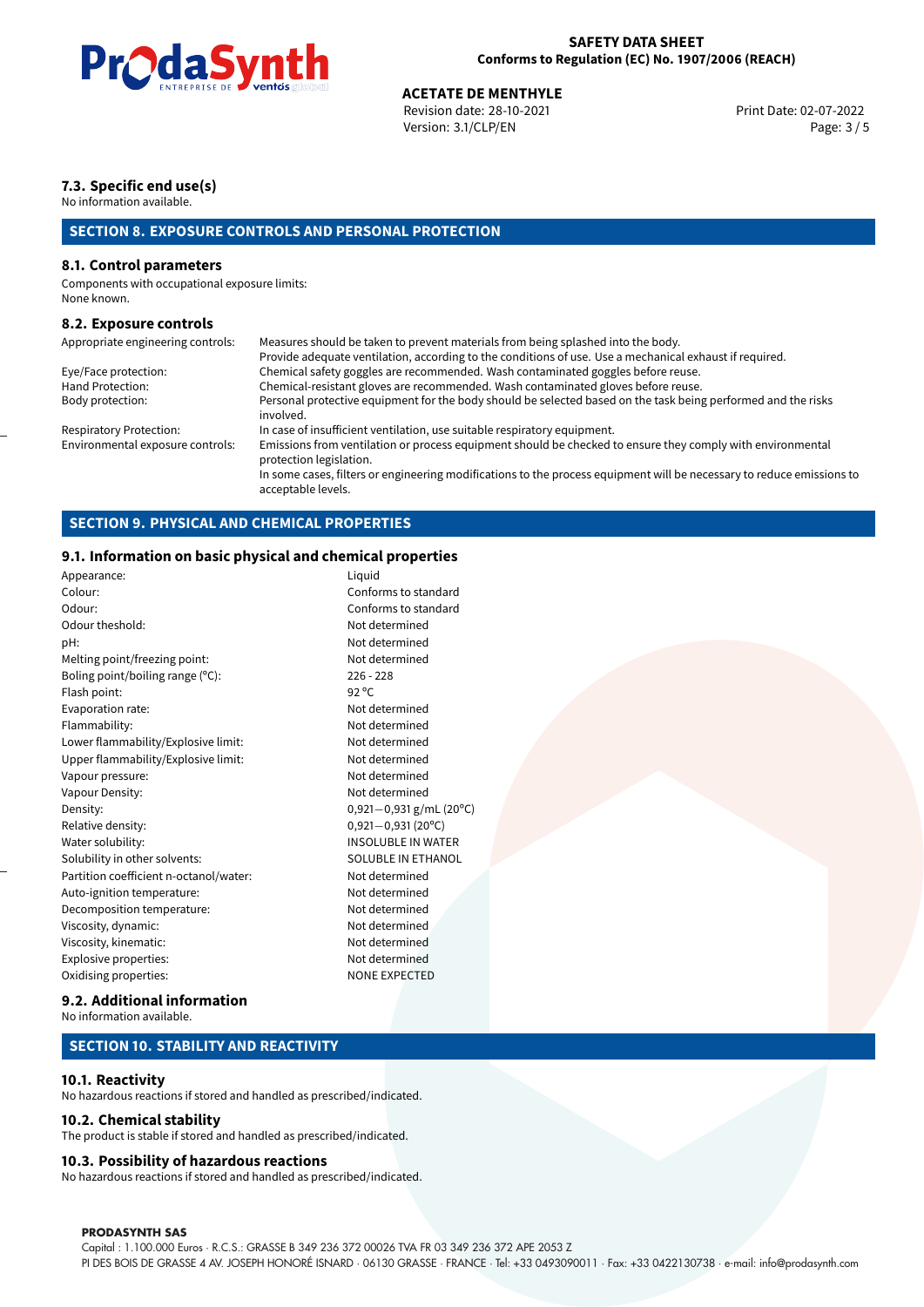

# **ACETATE DE MENTHYLE**<br>
Revision date: 28-10-2021<br> **Print Date: 02-07-2022**

Revision date: 28-10-2021 Version: 3.1/CLP/EN Page: 4 / 5

#### **10.4. Conditions to Avoid**

Conditions to Avoid: Excessive heat, flame or other ignition sources.

#### **10.5. Incompatible materials**

Avoid contact with strong acids and bases and oxidizing agents.

#### **10.6. Hazardous decomposition products**

During combustion may form carbon monoxide and unidentified organic compounds.

# **SECTION 11. TOXICOLOGICAL INFORMATION**

# **11.1. Information on toxicological effects**

| Acute toxicity                    | Based on the data available, the criteria for classification are not met. |  |  |  |  |
|-----------------------------------|---------------------------------------------------------------------------|--|--|--|--|
| <b>Skin corrosion/irritation</b>  | Based on the data available, the criteria for classification are not met. |  |  |  |  |
| Serious eye damage/irritation     | Based on the data available, the criteria for classification are not met. |  |  |  |  |
| Respiratory or skin sensitisation | Based on the data available, the criteria for classification are not met. |  |  |  |  |
| Germ cell mutagenicity            | Based on the data available, the criteria for classification are not met. |  |  |  |  |
| <b>Carcinogenicity</b>            | Based on the data available, the criteria for classification are not met. |  |  |  |  |
| Reproductive toxicity             | Based on the data available, the criteria for classification are not met. |  |  |  |  |
| STOT-single exposure              | Based on the data available, the criteria for classification are not met. |  |  |  |  |
| <b>STOT-repeated exposure</b>     | Based on the data available, the criteria for classification are not met. |  |  |  |  |
| <b>Aspiration hazard</b>          | Based on the data available, the criteria for classification are not met. |  |  |  |  |

# **SECTION 12. ECOLOGICAL INFORMATION**

#### **12.1. Toxicity**

**Assessment:** Toxic to aquatic life with long lasting effects. **Experimental/calculated data:** No information available.

#### **12.2. Degradability**

No information available.

#### **12.3. Bioaccumulative potential**

No information available.

#### **12.4. Soil mobility**

No information available.

#### **12.5. Results of PBT and vPvB assessment** No information available.

#### **12.6. Other adverse effects**

See also sections 6, 7, 13 and 15 Do not allow to get into waste water or waterways.

### **SECTION 13. DISPOSAL CONSIDERATIONS**

#### **13.1. Waste treatment methods**

Dispose of in accordance with national and local environmental regulations.

#### **SECTION 14: TRANSPORT INFORMATION**

|                                  | <b>ADR/RID/ADN</b>        | <b>IMDG</b>               | <b>IATA-ICAO</b>          |  |
|----------------------------------|---------------------------|---------------------------|---------------------------|--|
| 14.1. UN Number                  | UN3082                    | <b>UN3082</b>             | UN3082                    |  |
| 14.2. UN Proper Shipping Name    | ENVIRONMENTALLY HAZARDOUS | ENVIRONMENTALLY HAZARDOUS | ENVIRONMENTALLY HAZARDOUS |  |
|                                  | SUBSTANCE, LIQUID, N.O.S. | SUBSTANCE, LIQUID, N.O.S. | SUBSTANCE, LIQUID, N.O.S. |  |
|                                  | (MENTHYL ACETATE)         | (MENTHYL ACETATE)         | (MENTHYL ACETATE)         |  |
| 14.3. Transport Hazard Class(es) |                           |                           |                           |  |
| 14.4. Packing Group              | Ш                         | Ш                         | Ш                         |  |
| 14.5. Environmental hazards      | Yes                       | Yes                       | Yes                       |  |
| <b>Additional information</b>    |                           |                           |                           |  |

#### **PRODASYNTH SAS**

Capital : 1.100.000 Euros · R.C.S.: GRASSE B 349 236 372 00026 TVA FR 03 349 236 372 APE 2053 Z PI DES BOIS DE GRASSE 4 AV. JOSEPH HONORÉ ISNARD · 06130 GRASSE · FRANCE · Tel: +33 0493090011 · Fax: +33 0422130738 · e-mail: info@prodasynth.com